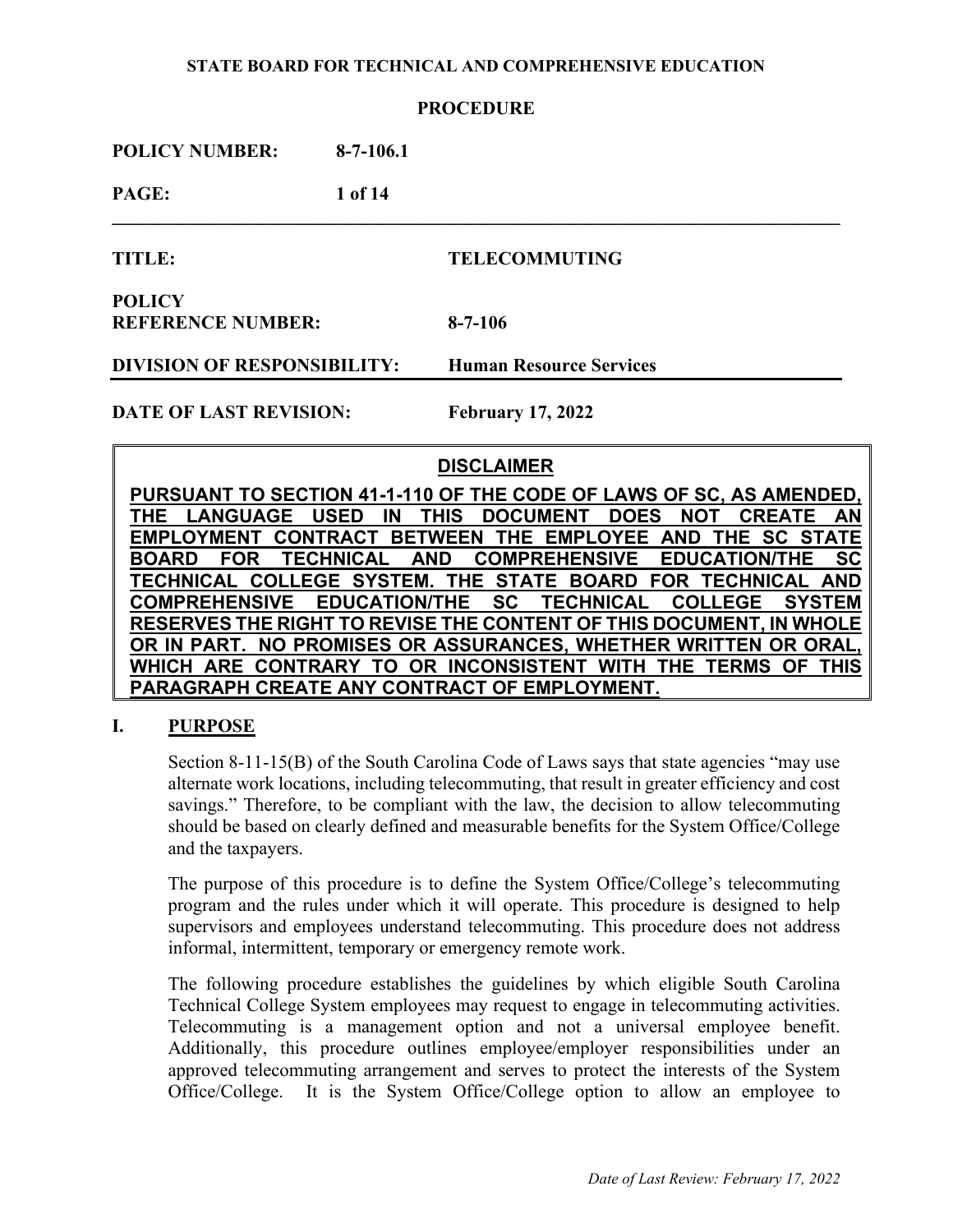### **PROCEDURE**

**\_\_\_\_\_\_\_\_\_\_\_\_\_\_\_\_\_\_\_\_\_\_\_\_\_\_\_\_\_\_\_\_\_\_\_\_\_\_\_\_\_\_\_\_\_\_\_\_\_\_\_\_\_\_\_\_\_\_\_\_\_\_\_\_\_\_\_\_\_\_\_\_\_\_\_\_\_\_** 

**POLICY NUMBER: 8-7-106.1** 

**PAGE: 2 of 14** 

telecommute based on the guidelines set forth by the State Board for Technical and Comprehensive Education (SBTCE) and individual college procedures.

# **II. AUTHORITY**

The System Office/College President has the authority to establish a telecommuting program within the System Office/College, based on S.C. Code 8-11-15(B) of the South Carolina Code of Laws, as amended, and the Telecommuting Guidelines established by the South Carolina Department of Administration's (Admin) Division of State Human Resources. The System Office/College President or designee has the ability to set the work schedule and work location for System Office/College employees. Each telecommuting program should be implemented following the Telecommuting Guidelines published by Administration's Division of State Human Resources (DSHR) and all other appropriate federal and state laws, as well as SBTCE/College policies and procedures.

Before implementing a telecommuting program, the System Office/College must be able to demonstrate through quantifiable measures that telecommuting provides a benefit to the System Office/College and, by extension, the taxpayers. The System Office/College may be asked to provide this information to legislators, the public or other interested parties.

## **III. DEFINITIONS**

**Telecommuting/Teleworking:** a work arrangement in which supervisors direct or permit employees to perform their usual job duties away from their primary workplace, in accordance with telecommuting agreements. May also be referred to as remote work. Three main categories of telecommuting exist:

- Regular, recurring telecommuting. May be full-time or part-time, such as one or two days a week or parts of each workday (to avoid peak commuting hours). This level of telecommuting requires a formal agreement between the employee and the System Office/College, and the time telecommuting must be tracked in South Carolina Enterprise Information System (SCEIS) or as required for non-SCEIS agencies.
- Periodic, intermittent, telecommuting arrangements such as when an employee is assigned a project with a short timeframe or one that requires uninterrupted time to complete. This level of telecommuting does not require the formal agreement or checklist process. While it is not required that employees in these arrangements sign a telecommuting agreement, it is advised that the System Office/College document the approval of the periodic, intermittent telecommuting arrangement in writing with the employee.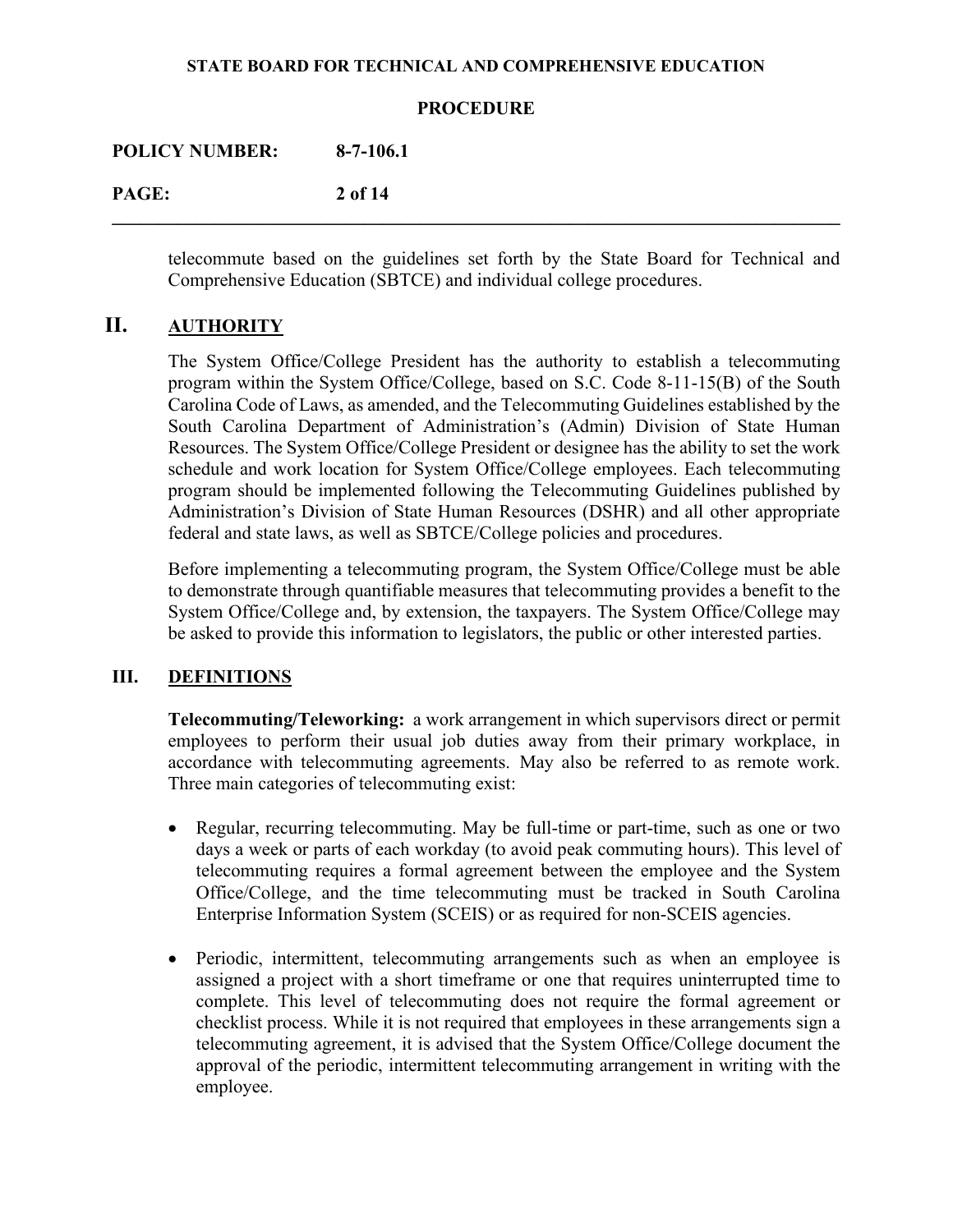## **PROCEDURE**

**\_\_\_\_\_\_\_\_\_\_\_\_\_\_\_\_\_\_\_\_\_\_\_\_\_\_\_\_\_\_\_\_\_\_\_\_\_\_\_\_\_\_\_\_\_\_\_\_\_\_\_\_\_\_\_\_\_\_\_\_\_\_\_\_\_\_\_\_\_\_\_\_\_\_\_\_\_\_**

**POLICY NUMBER: 8-7-106.1**

**PAGE: 3 of 14**

• Temporary or emergency telecommuting may be used during short-term illness, transportation emergency due to weather, a natural disaster, pandemic health crises, or other similar unplanned emergent events. This level of telecommuting does not require a formal agreement or checklist process. These arrangements require a verbal agreement between the employee and the System Office/College. These arrangements should be limited to the duration of the short-term illness, transportation emergency due to weather, natural disaster, pandemic health crises, or other similar unplanned emergency event.

**Primary Workplace:** The telecommuter's usual and customary System Office/College workplace. This primary workplace may include time spent by the employee at the System Office/College's other office locations (e.g., satellite offices). For employees who primarily work in the field, or who are full-time telecommuters, the primary work location should still be a System Office/College office.

**Alternate Workplace:** A workplace other than the employee's usual and customary workplace (primary workplace) and may include the employee's home. The alternate workplace is not a System Office/College office.

**Telecommuting Application:** The document used by supervisors and employees to evaluate the employee's ability to successfully telecommute.

**Telecommuting Agreement**: The signed document that outlines the understanding between the System Office/College and the employee regarding the telecommuting arrangement. A telecommuting agreement should be renewed at least annually. The telecommuting agreement should be reviewed and updated if there is a permanent change to the employee's job duties or if the provisions of the telecommuting agreement change. Telecommuting agreements are not transferable from one position to another.

**Telecommuter or Teleworker:** An employee who has an agreed-upon schedule during which they are expected to work at a telecommuting location rather than the System Office/College's primary location.

**Telecommuting Coordinator:** The person responsible for providing support to telecommuting employees and their supervisors and monitoring the success of the telecommuting program.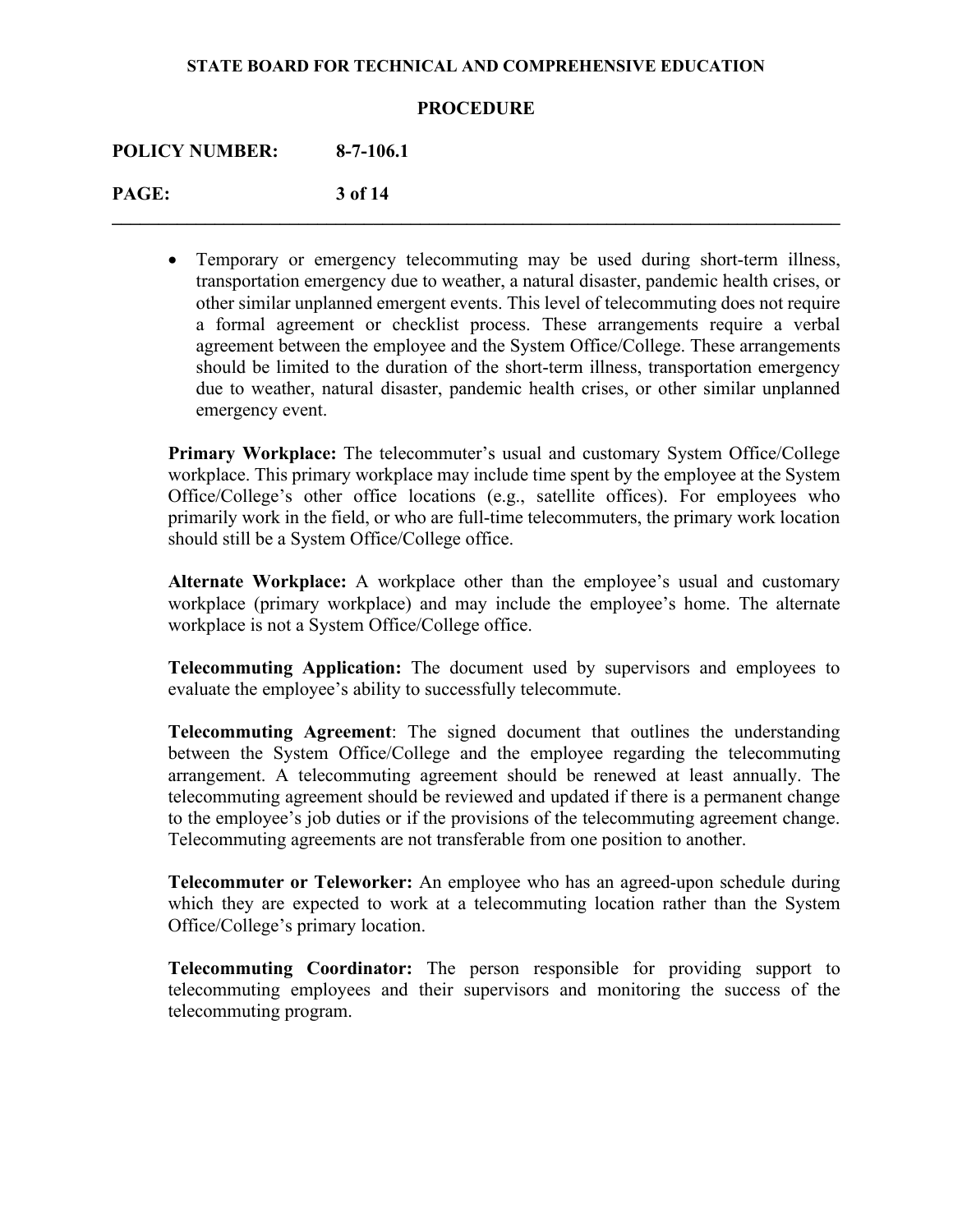## **PROCEDURE**

**\_\_\_\_\_\_\_\_\_\_\_\_\_\_\_\_\_\_\_\_\_\_\_\_\_\_\_\_\_\_\_\_\_\_\_\_\_\_\_\_\_\_\_\_\_\_\_\_\_\_\_\_\_\_\_\_\_\_\_\_\_\_\_\_\_\_\_\_\_\_\_\_\_\_\_\_\_\_** 

**POLICY NUMBER: 8-7-106.1** 

**PAGE: 4 of 14** 

**Child Care and Dependent Care:** Telecommuting workers may have household members or others who depend on them for care. Telecommuters with these obligations must have adequate care arrangements that do not interfere with their job responsibilities. Telecommuting is not a substitute for child care, dependent care or other personal responsibilities. Telecommuters are required to use accrued leave when necessary, to provide dependent care or when addressing other personal responsibilities. This includes time spent caring for ill household members or other people.

# **IV. TELECOMMUTING GUIDELINES**

## A. GENERAL STATEMENTS

- 1. Telecommuting is a management option and not a universal employee benefit. Telecommuting may not be suitable for all employees and/or positions. The decision to allow an employee to telecommute is solely at the discretion of the System Office/College. The System Office/College may revoke the approval of any employee to telecommute at any time, with or without notice and the decision to revoke the right to telecommute is not a grievable action under the South Carolina Employee Grievance Procedure Act.
- 2. An employee's participation in the System Office/College's telecommuting program is generally voluntary. The System Office/College President or designee may, however, designate a position as telecommuting only. In this case, telecommuting would not be voluntary.
- 3. Telecommuting may not be appropriate to all areas of the System Office/College, especially those having limited staff and/or those areas requiring in-person contact with customers.
- 4. The System/College President, or designee, is the final approval authority for telecommuting applications/agreements.
- 5. Unless otherwise designated by the System/College President, the Human Resources Officer will have the responsibility of Telecommuting Coordinator.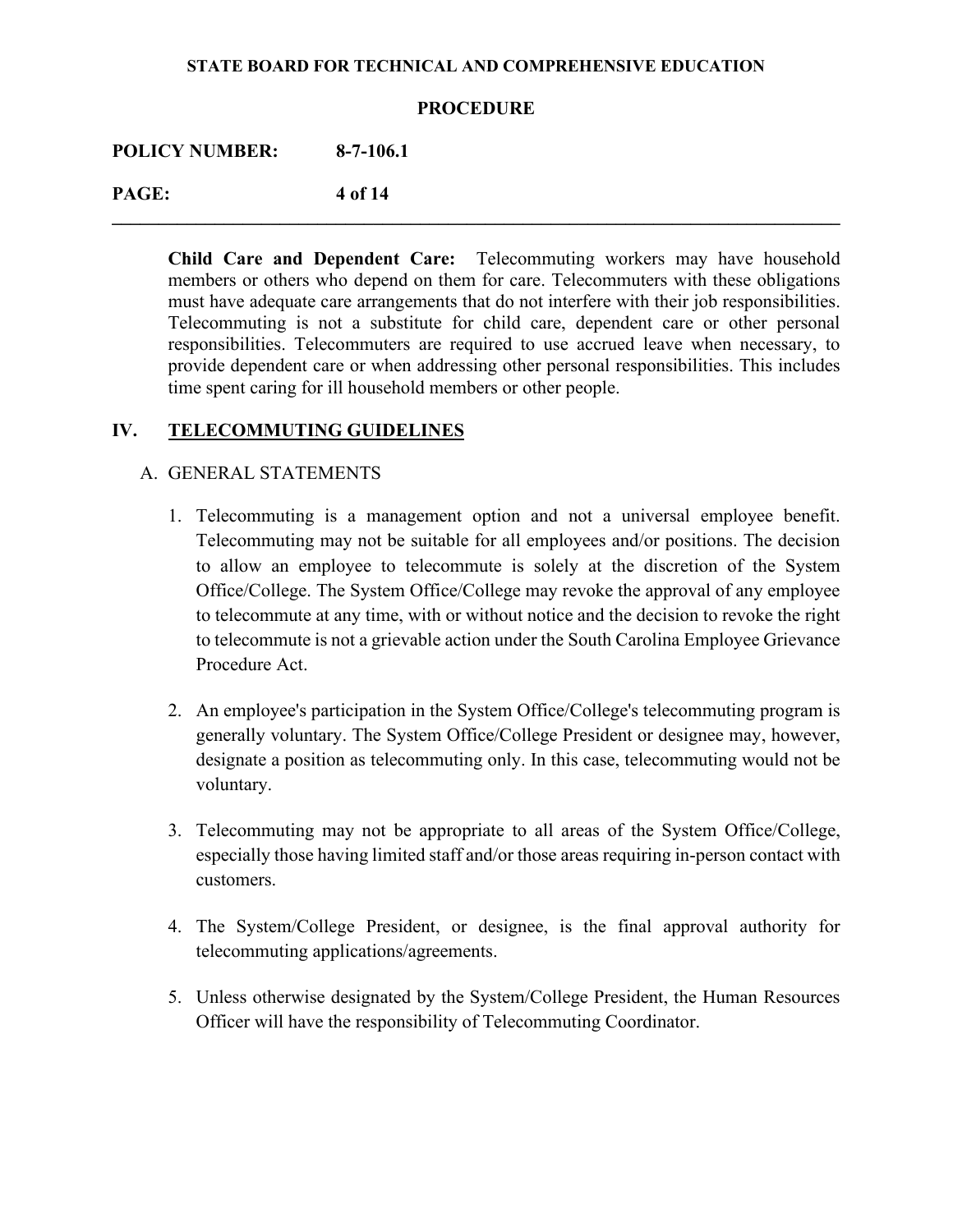## **PROCEDURE**

**\_\_\_\_\_\_\_\_\_\_\_\_\_\_\_\_\_\_\_\_\_\_\_\_\_\_\_\_\_\_\_\_\_\_\_\_\_\_\_\_\_\_\_\_\_\_\_\_\_\_\_\_\_\_\_\_\_\_\_\_\_\_\_\_\_\_\_\_\_\_\_\_\_\_\_\_\_\_**

| <b>POLICY NUMBER:</b> | $8-7-106.1$ |
|-----------------------|-------------|
| PAGE:                 | 5 of 14     |

## B. ELIGIBILITY REQUIREMENTS FOR TELECOMMUTING

- 1. The System Office/College should identify the job classes or positions with duties considered appropriate for telecommuting. If only some duties are appropriate for telecommuting, a schedule where the employee works part of their time out of the office may be an option. It is not necessary that every employee in these job classes or positions be allowed to telecommute. This decision will be based on various factors.
- 2. To be eligible to apply for telecommuting, an employee should have completed one year of satisfactory employment with the System Office/College. This requirement may be waived at the discretion of the System Office/College President or designee if the position has been designated as a telecommuting position or for any reasons deemed appropriate by the System Office/College President. The System Office/College may identify a list of skills and characteristics deemed necessary for the employee to be a successful telecommuter.
- 3. Employees in a warning period of substandard performance are not eligible for telecommuting. In addition, employees with recent disciplinary actions should generally be prohibited from telecommuting. These requirements may be waived by the System Office/College President or designee if the position is one in which telecommuting is required or for any other reason deemed appropriate by the System Office/College President or designee.

## C. APPLICATION FOR TELECOMMUTING

- 1. The Application for Telecommuting shall include the minimum requirements in the State Employee Telecommuting Guidelines. An eligible System Office/College employee shall complete an application for telecommuting and submit the request to his/her supervisor for approval and through the human resource office with final approval by the System/College President or designee. The role of the System Office/College's human resource office is to review the application and ensure the employee meets the minimum requirements in the State Employee Telecommuting Guidelines.
- 2. Requests for telecommuting will be considered on a case-by-case basis to determine if the employee has the necessary skills and abilities to be a telecommuter and if the duties, or a portion of the duties, of the employee's position can be adequately performed while telecommuting.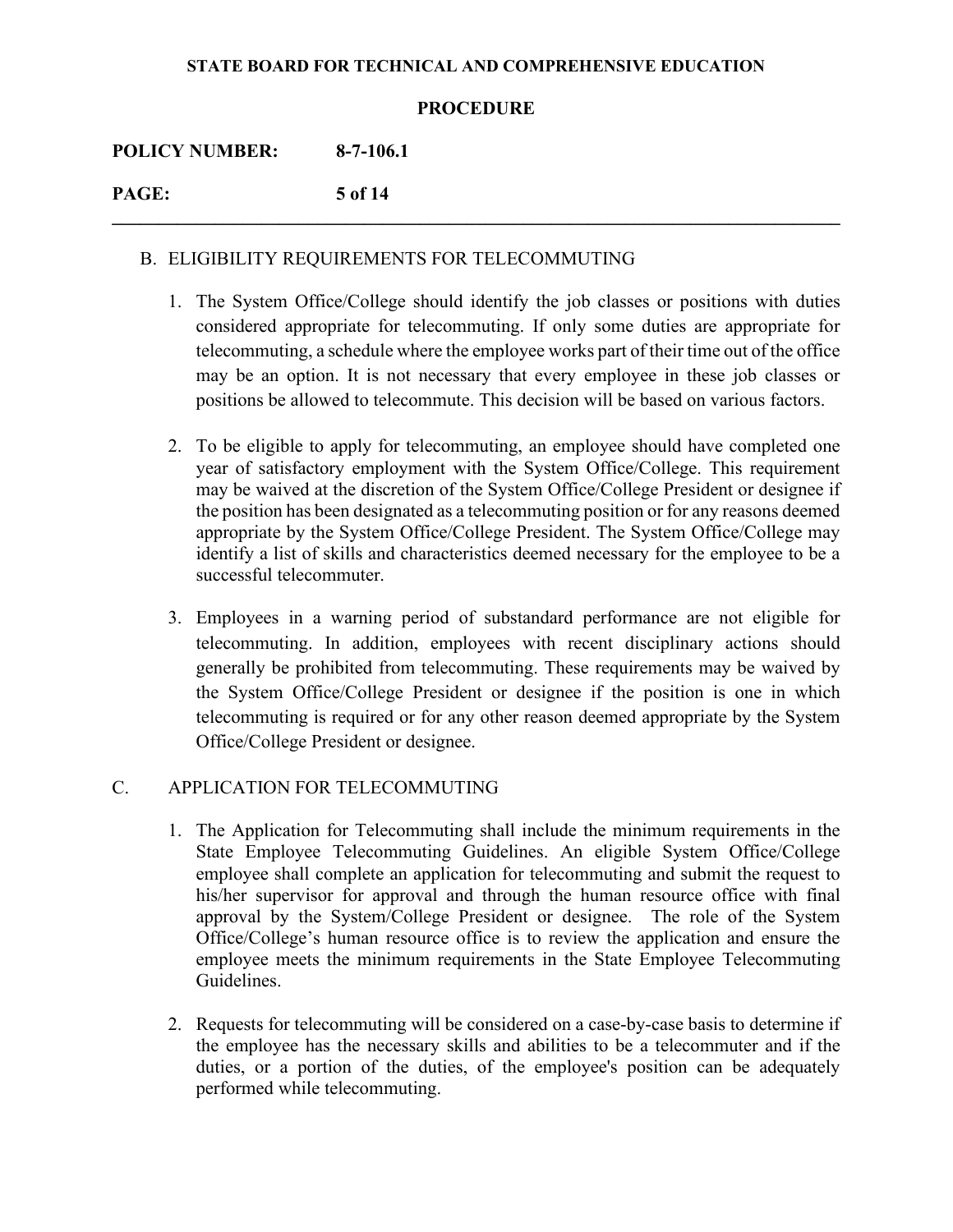## **PROCEDURE**

**\_\_\_\_\_\_\_\_\_\_\_\_\_\_\_\_\_\_\_\_\_\_\_\_\_\_\_\_\_\_\_\_\_\_\_\_\_\_\_\_\_\_\_\_\_\_\_\_\_\_\_\_\_\_\_\_\_\_\_\_\_\_\_\_\_\_\_\_\_\_\_\_\_\_\_\_\_\_**

## **POLICY NUMBER: 8-7-106.1**

**PAGE: 6 of 14**

3. The System Office/College must approve the request before the employee beginning to telecommute. Upon approval, the employee agrees to follow all requirements of the System Office/College's Telecommuting Policy and Telecommuting Procedure and any additional requirements agreed upon by the System Office/College and employee.

## D. CONDITIONS OF TELECOMMUTING

- 1. The employee's duties, responsibilities, and conditions of employment remain the same as if the employee was working at the System Office/College's primary work location. The employee will continue to comply with federal and state laws and regulations, as well as System Office/College policies and procedures, while working at the alternate workplace. This includes Fair Labor Standards Act (FLSA) requirements related to the payment for time worked and overtime compensation. This would include compliance with the State Ethics Act, which prohibits personal gain from the use of System Office/College equipment, time, or facilities.
- 2. Work hours and location are specified as part of the telecommuting agreement. The employee must be accessible during the specified work hours. The System Office/College and the employee agree that, at the System Office/College's discretion, the employee may perform assigned work for the System Office/College at a location other than the System Office/College's on-site office as a "telecommuter."
- 3. Telecommuting will not adversely affect an employee's eligibility for advancement or any other employee right or benefit. An employee will be compensated for all pay, leave, overtime, and travel entitlement as if all duties were being performed at the employee's primary workplace.
- 4. Work hours, overtime compensation (for non-exempt employees), compensatory time, and leave benefits will not change as a result of telecommuting. Requests to work overtime or use sick, annual, or other leave must be approved by the System Office/College in the same manner as when the employee is working at the employee's primary work location. **An employee shall not work overtime unless authorized in advance by the System Office/College or as otherwise authorized by the SBTCE Overtime Policy.**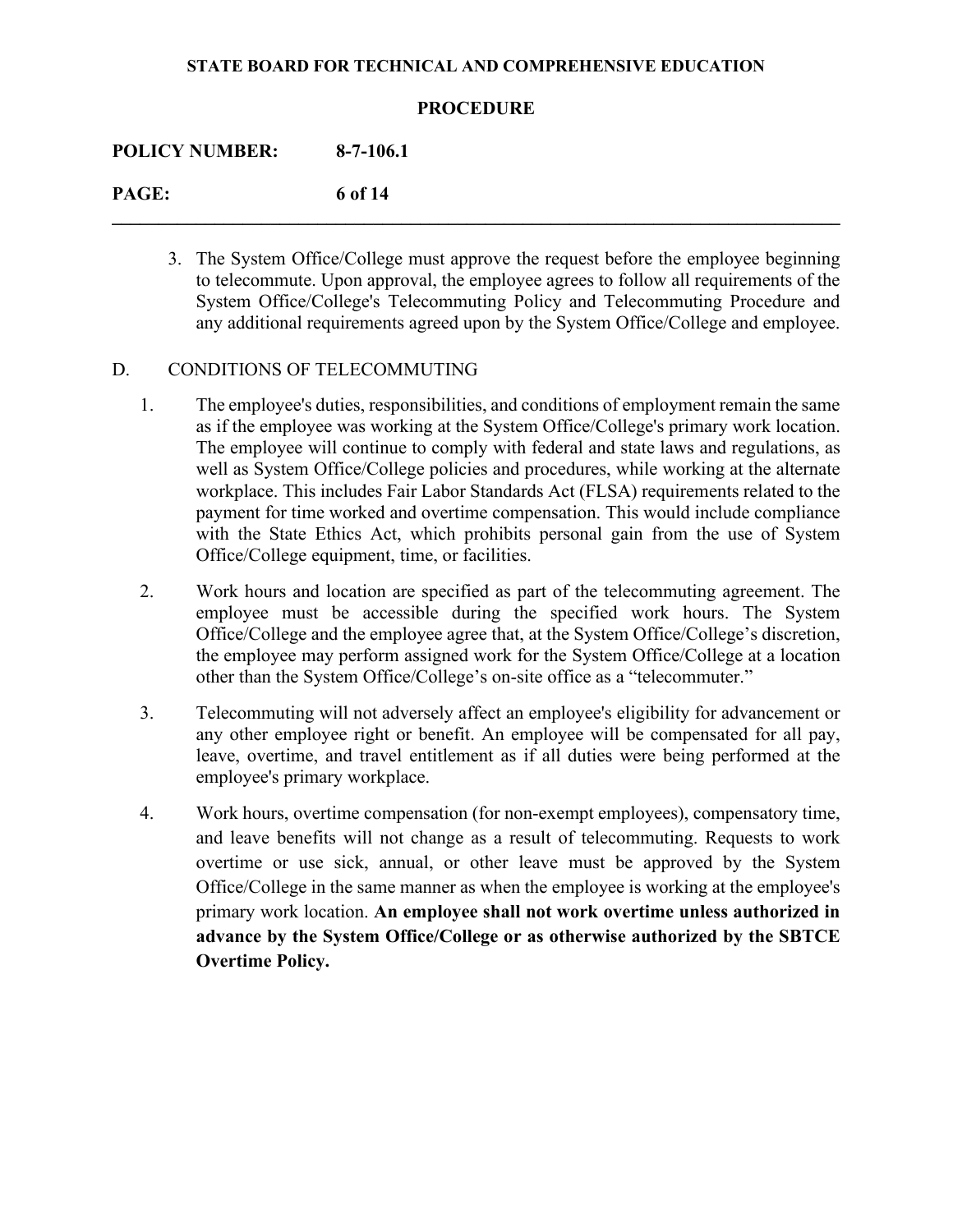#### **PROCEDURE**

**\_\_\_\_\_\_\_\_\_\_\_\_\_\_\_\_\_\_\_\_\_\_\_\_\_\_\_\_\_\_\_\_\_\_\_\_\_\_\_\_\_\_\_\_\_\_\_\_\_\_\_\_\_\_\_\_\_\_\_\_\_\_\_\_\_\_\_\_\_\_\_\_\_\_\_\_\_\_**

| <b>POLICY NUMBER:</b> | $8-7-106.1$ |
|-----------------------|-------------|
| PAGE:                 | 7 of 14     |

- 5. Telecommuting hours are regular work hours and, therefore, employees may not perform personal activities during these hours. The employee agrees that telecommuting is not to be viewed as a substitute for dependent care. Telecommuters with dependent care requirements, must make arrangements for someone else to provide dependent care services during the agreed upon work hours. Telecommuters are expected to follow System Office/College leave policies and procedures to request time off from telecommuting to engage in non-work activities.
- 6. The employee agrees to designate a separate workspace in the alternate work site for the purposes of telecommuting and will maintain this area in a safe condition, free from hazards and other dangers to the employee and the System Office/College's equipment. To ensure the safety of the workspace, the employee agrees to complete and return to the System Office/College a Telecommuting Workplace Safety Checklist which will certify the employee's alternate work location complies with health and safety requirements. The employee must submit this checklist to the System Office/College before he or she may begin to telecommute. The employee agrees that the System Office/College shall have reasonable access to the alternate work location for the purposes of inspection of the site and retrieval of System Office/College-owned property. Should the use of personally owned equipment be necessary to conduct telecommuting, the responsibility for the care, maintenance, and repair of the personal equipment shall be addressed by the telecommuting agreement. The employee will notify the System Office/College of any changes to their alternate workplace prior to changing their alternative workplace. **Generally, the alternate work location should be in South Carolina. If a System Office/College deems it necessary to allow an employee to designate an alternate work location outside of South Carolina, the System Office/College should research tax, workers' compensation and other implications of having employees who perform work in another state. Telecommuting from locations outside of the United States is strictly prohibited. For questions regarding an employee's ability to work overseas at a military base or other requirements, the System Office/College shall contact the Division of State Human Resources or consult with the System Office/College's designated legal counsel.**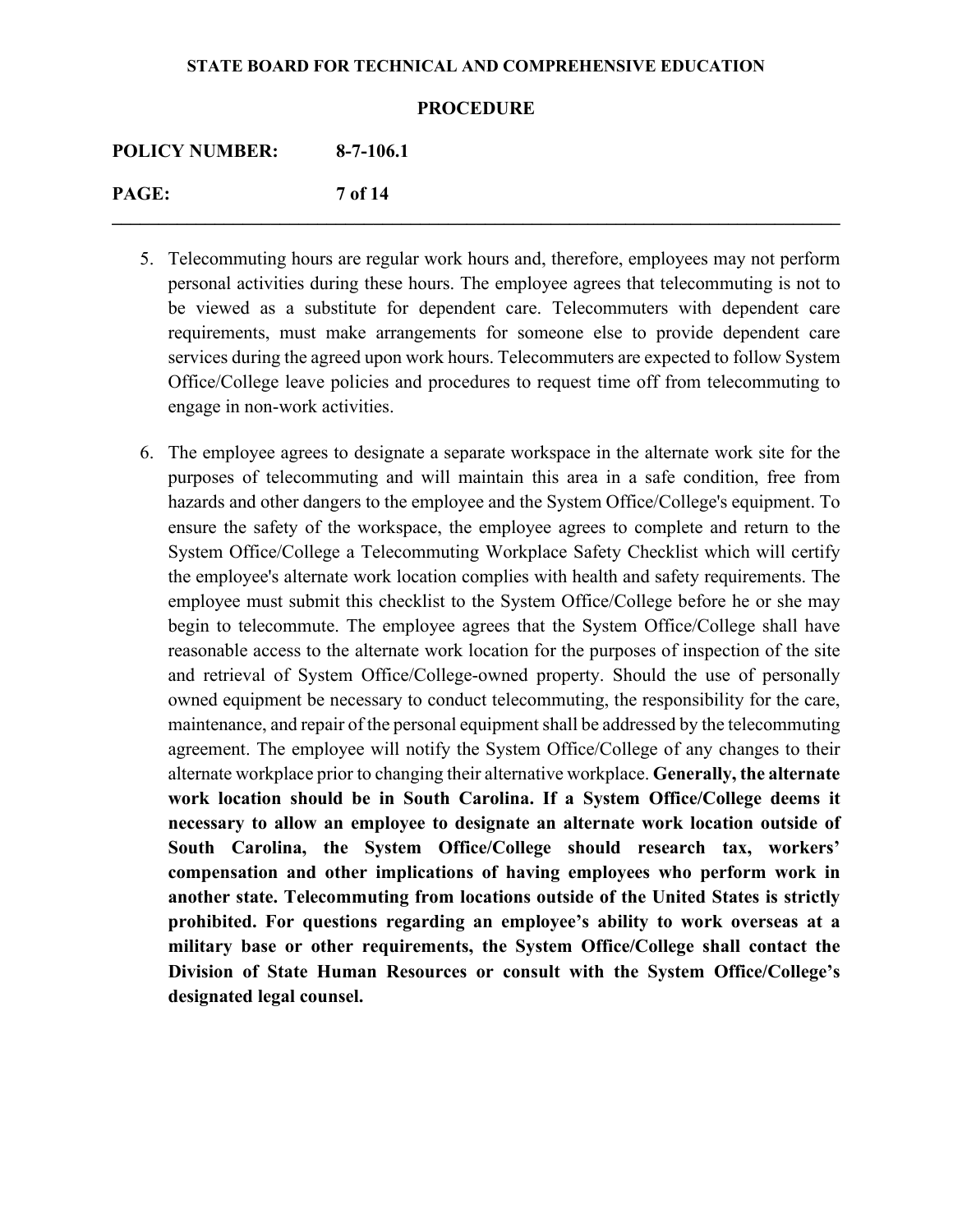### **PROCEDURE**

**\_\_\_\_\_\_\_\_\_\_\_\_\_\_\_\_\_\_\_\_\_\_\_\_\_\_\_\_\_\_\_\_\_\_\_\_\_\_\_\_\_\_\_\_\_\_\_\_\_\_\_\_\_\_\_\_\_\_\_\_\_\_\_\_\_\_\_\_\_\_\_\_\_\_\_\_\_\_**

| <b>POLICY NUMBER:</b> | $8-7-106.1$ |
|-----------------------|-------------|
| PAGE:                 | 8 of 14     |

- 7. Telecommuters are expected to be working and focused on the performance of their job duties during all work hours. All personal activities, including child and dependent care, pet care, housework, yardwork, personal errands, etc., should be done only during established break times, meal breaks, and before and after work hours. The employee understands and agrees that they are prohibited from providing dependent care (either to a child or an adult) while working at the alternate workplace. Telecommuters are required to use accrued leave when necessary, to provide dependent care of when addressing other personal responsibilities. This includes time spent caring for an ill household member or other people.
- 8. Working hours cannot coincide or overlap with any other type of employment.
- 9. Telecommuters who have provided a medical certification prohibiting them from working are similarly prohibited from working remotely.
- 10. The alternate workplace is considered an extension of the employee's usual work location; therefore, workers' compensation will continue to exist for the employee when performing official work duties in the defined workplace during approved telecommuting hours. Any work-related injuries must be reported to the employee's supervisor immediately. If the supervisor is unavailable or it is an emergency, the human resource office must be notified as soon as is reasonably possible.
- 11. The employee will work at the primary workplace or the approved alternate workplace, and not from another unapproved site. Failure to comply with this provision may result in termination of the agreement, and other appropriate disciplinary action. The System Office/College will establish agreed upon expectations relative to the time the employee would need to spend in the primary workplace and to give adequate notice when these expectations are subject to change, when possible. However, the employee may be required to report to the primary workplace without advanced notice, upon request by the System Office/College.
- 12. The System Office/College may provide all or part of the equipment necessary to accomplish work assignments.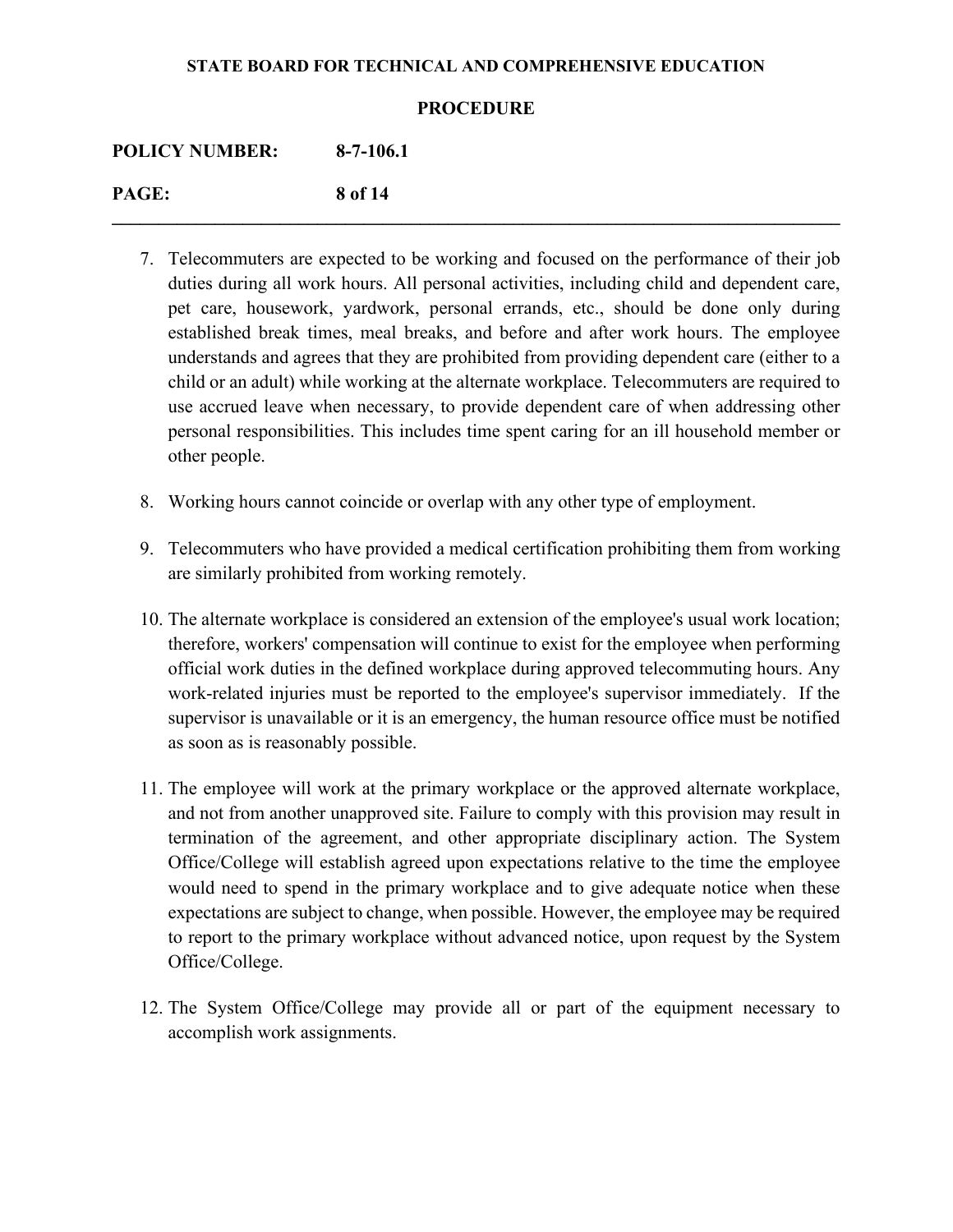### **PROCEDURE**

**\_\_\_\_\_\_\_\_\_\_\_\_\_\_\_\_\_\_\_\_\_\_\_\_\_\_\_\_\_\_\_\_\_\_\_\_\_\_\_\_\_\_\_\_\_\_\_\_\_\_\_\_\_\_\_\_\_\_\_\_\_\_\_\_\_\_\_\_\_\_\_\_\_\_\_\_\_\_** 

| <b>POLICY NUMBER:</b> | $8-7-106.1$ |
|-----------------------|-------------|
| PAGE:                 | 9 of 14     |

- 13. The System Office/College will cover the cost of installation, repair or maintenance of state-owned equipment at the alternate work location; however, the System Office/College typically should not cover the cost of repair or maintenance of the employee's personal equipment.
- 14. The System Office/College's security controls and conditions for use of state-owned equipment at the primary workplace will also apply to alternate work locations. All official System Office/College records, files, and documents must be protected from unauthorized disclosure or damage and returned safely to the official work location. The employee will return all System Office/College equipment, files, and documents to the System Office/College immediately upon termination of telecommuting or of the employee's employment. **System Office/College should review their applicable Data Privacy and Security, Acceptable Use of Network Services, Mobile Communication Device Usage Policies, and other relevant policies to determine if changes should be made to address telecommuting issues. Specifically, employees should be made aware through these policies that there should be no expectation of privacy when using state equipment or conducting System Office/College business using personal devices, including cell phones.**
- 15. No employee engaged in telecommuting will be allowed to conduct face-to-face, System Office/College related business at his or her home office. An employee understands that he or she will be liable for injuries or damages to the person or property of third parties, or members of the employee's family, in the alternate workplace.

## E**.** TERMINATION OF TELECOMMUTING

1. The System Office/College may terminate the telecommuting arrangement at any time with or without cause, and this determination is final in terms of administrative review. By participating in a telecommuting arrangement, the employee agrees that any termination of telecommuting will not constitute an involuntary reassignment under the State Employee Grievance Procedure Act.

2. Upon termination of the telecommuting arrangement or upon termination of employment, all System Office/College equipment, files, documents or other System Office/College property at the alternative work site must be returned immediately.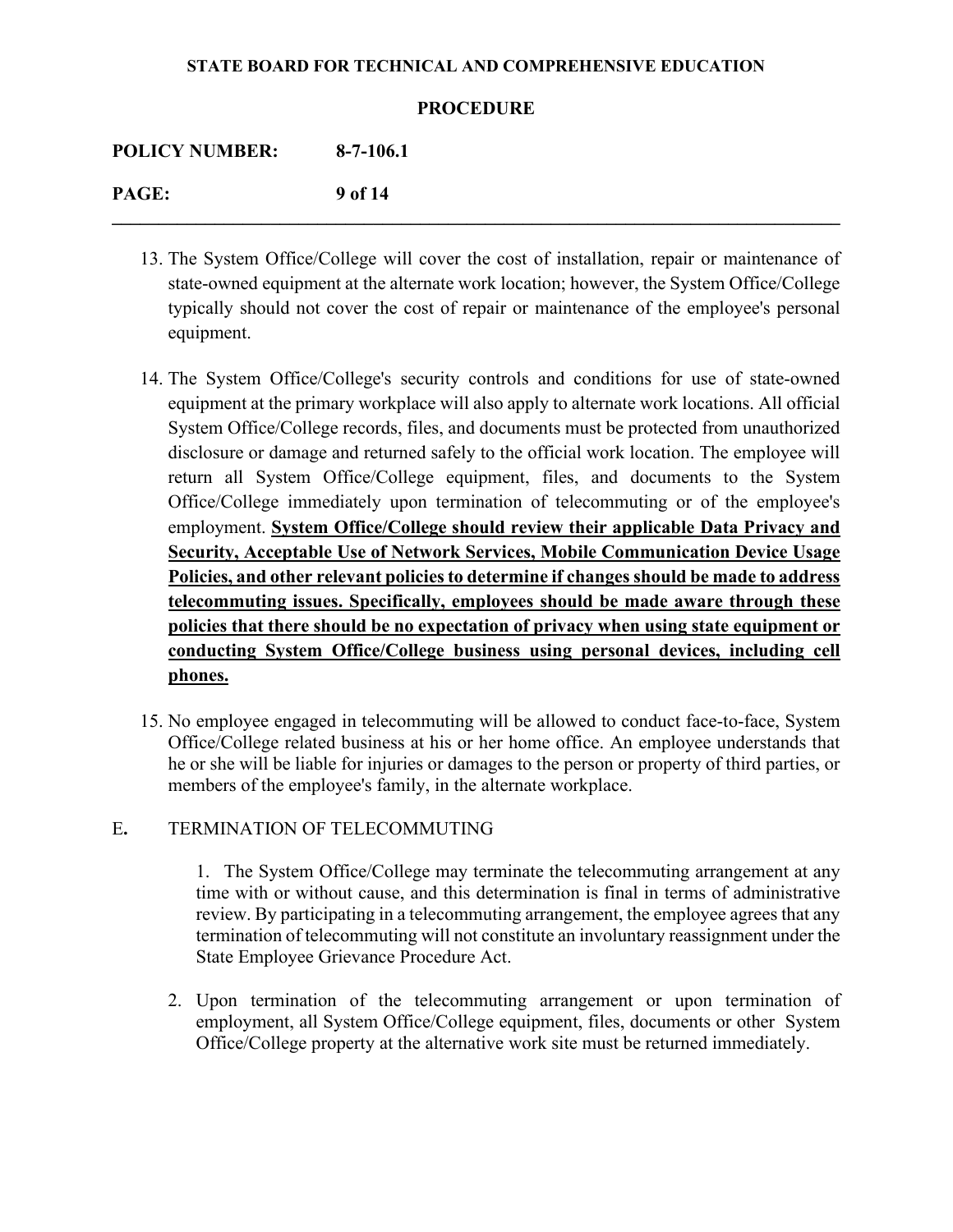## **PROCEDURE**

**\_\_\_\_\_\_\_\_\_\_\_\_\_\_\_\_\_\_\_\_\_\_\_\_\_\_\_\_\_\_\_\_\_\_\_\_\_\_\_\_\_\_\_\_\_\_\_\_\_\_\_\_\_\_\_\_\_\_\_\_\_\_\_\_\_\_\_\_\_\_\_\_\_\_\_\_\_\_** 

### **POLICY NUMBER: 8-7-106.1**

## **PAGE: 10 of 14**

3. Any change of employee status may negate this telecommuting agreement. Such changes may include, but are not limited to the following: promotions, transfers, reassignment, temporary, or otherwise. This does not prohibit the negotiation of a new telecommuting agreement.

## **V. REPORTING REQUIREMENTS**

The System Office/College may be requested to provide to the Department of Administration's Division of State Human Resources (DSHR) a report to include the following:

- 1. The department or division that will be allowed to telecommute (if applicable).
- 2. The number of employees who will be eligible to telecommute.
- 3. The telecommuting arrangement (full-time or part-time). If the arrangement is parttime, a description of the telecommuting schedule should be submitted.
- 4. The cost and benefits of implementing the telecommuting plan demonstrating a positive Return on Investment (ROI) with documentation of how this will be measured.
- 5. Performance and productivity measures that will be used to monitor the performance and productivity of telecommuting employees.

The System Office's Human Resource Services shall coordinate the annual submission of telecommuting information to DSHR upon request.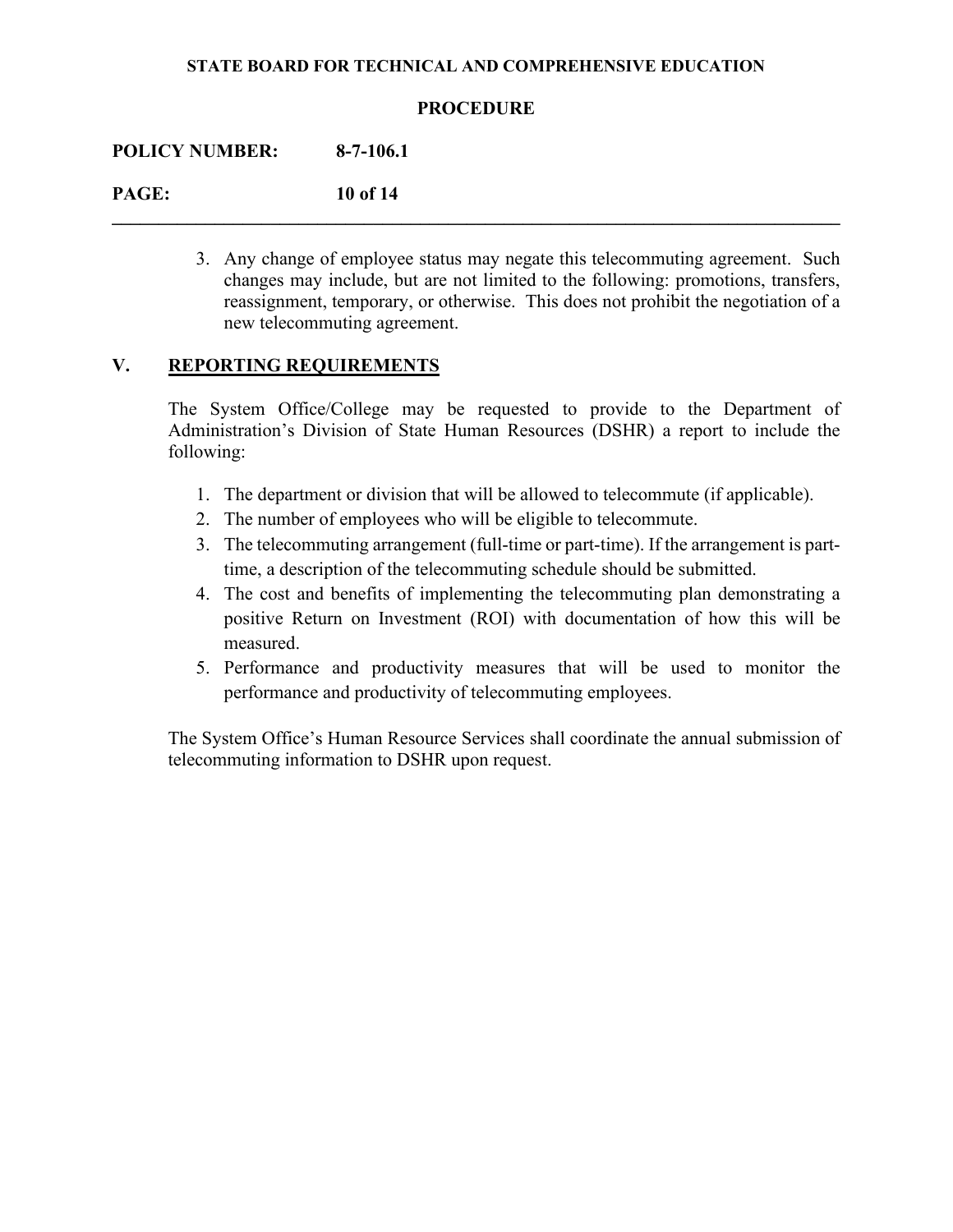# **ADDENDUM #1 Sample Telecommuting Application**

**THE LANGUAGE USED IN THIS DOCUMENT DOES NOT CREATE AN EMPLOYMENT CONTRACT BETWEEN THE EMPLOYEE AND THE SYSTEM OFFICE/COLLEGE. THIS DOCUMENT DOES NOT CREATE ANY CONTRACTUAL RIGHTS OR ENTITLEMENTS. THE SYSTEM OFFICE/COLLEGE RESERVES THE RIGHT TO REVISE THE CONTENT OF THIS DOCUMENT, IN WHOLE OR IN PART. NO PROMISES OR ASSURANCES, WHETHER WRITTEN OR ORAL, WHICH ARE CONTRARY TO OR INCONSISTENT WITH THE TERMS OF THIS PARAGRAPH CREATE ANY CONTRACT OF EMPLOYMENT.**

The decision to telecommute should be based on the ability of an employee to work in a setting that may be in his or her home or other approved area, without on-site supervision. The following tool can be used by an employee as a basis for discussing the option of telecommuting with a supervisor. The employee should submit the application to a supervisor for evaluation and final approval by the System Office/College President or designee. The decision whether to approve or deny a Telecommuting Application is at the discretion of the System Office/College. **There is no right or entitlement to telecommute regardless of the responses to the application.** 

Please answer the following questions rating your abilities, using the following scale:

1. I can develop regular routines and am able to set and meet deadlines. I am self-motivated, self-disciplined and able to work independently, completing projects on time with minimal supervision and feedback. I am capable of being productive when no one is checking in or watching at work.

Employee Rating | Supervisor Rating | Supervisor Rating

2. I have strong organizational and time-management skills and am results-oriented. I will remain focused on work while telecommuting and not be distracted by television, housework, visiting neighbors, etc. I will manage my time and workload well, solve many of my own problems and find satisfaction in completing tasks on my own. I am comfortable setting priorities and deadlines and can keep my sight on results.

Employee Rating | Supervisor Rating | Supervisor Rating

3. I am comfortable working alone, can adjust to the relative isolation of working at home, and can set a comfortable and productive pace while working at home.

Employee Rating | Supervisor Rating | Supervisor Rating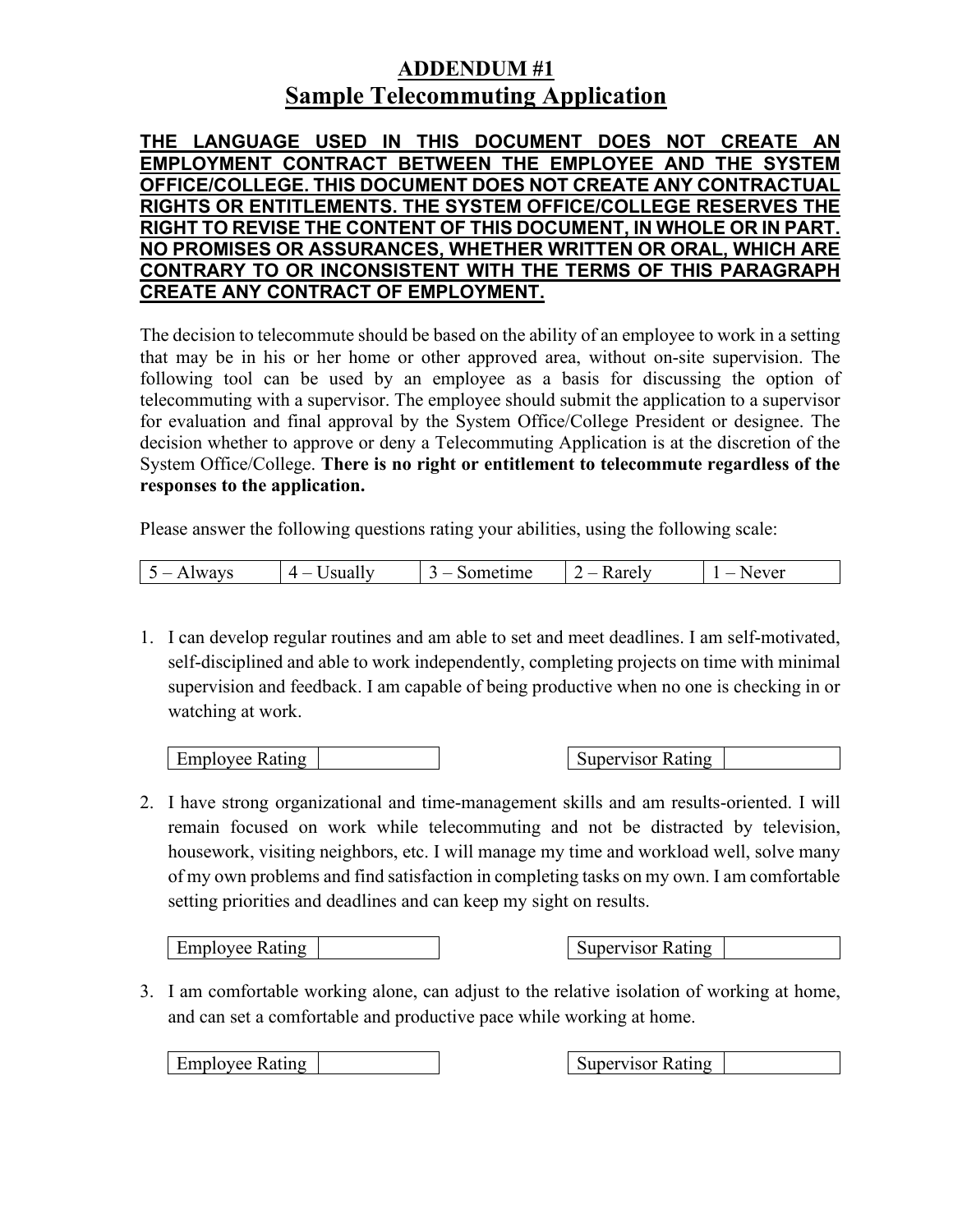4. I have a good understanding of the organization's culture and environment. I am knowledgeable about the organization's procedures and policies and have been on the job long enough to know how to do my job in accordance with those policies.

Employee Rating | Supervisor Rating

5. I have effective working relationships with co-workers and will be able to maintain such communications while telecommuting.

Employee Rating | Supervisor Rating | Supervisor Rating

6. I am adaptable to changing routines and environments and have demonstrated an ability to be flexible about work.

Employee Rating The Supervisor Rating Supervisor Rating

7. I am an effective communicator. I have demonstrated effective communication between supervisors and co-workers, and I am comfortable using various methods of communication.

Employee Rating | Supervisor Rating | Supervisor Rating

8. I am in good standing with the System Office/College on my previous and current performance reviews and have no recent disciplinary actions.

Employee Rating The Supervisor Rating Supervisor Rating

- 9. Is my job appropriate for telecommuting? (Check those that apply.)
	- $\Box$  My job responsibilities are arranged so that there is no difference in the level of service provided to the customer regardless of work location.
	- $\Box$  My job has minimal requirements for on-site supervision or contact with the customer.
	- $\Box$  My job requires low face-to-face communication, and I have the ability to arrange days when communication can be handled by telephone, email or other electronic means.
	- $\Box$  My job has minimal requirements for special equipment.
	- $\Box$  I am able to define tasks and work products with measurable work activities and objectives.
	- $\Box$  I am able to control and schedule workflow.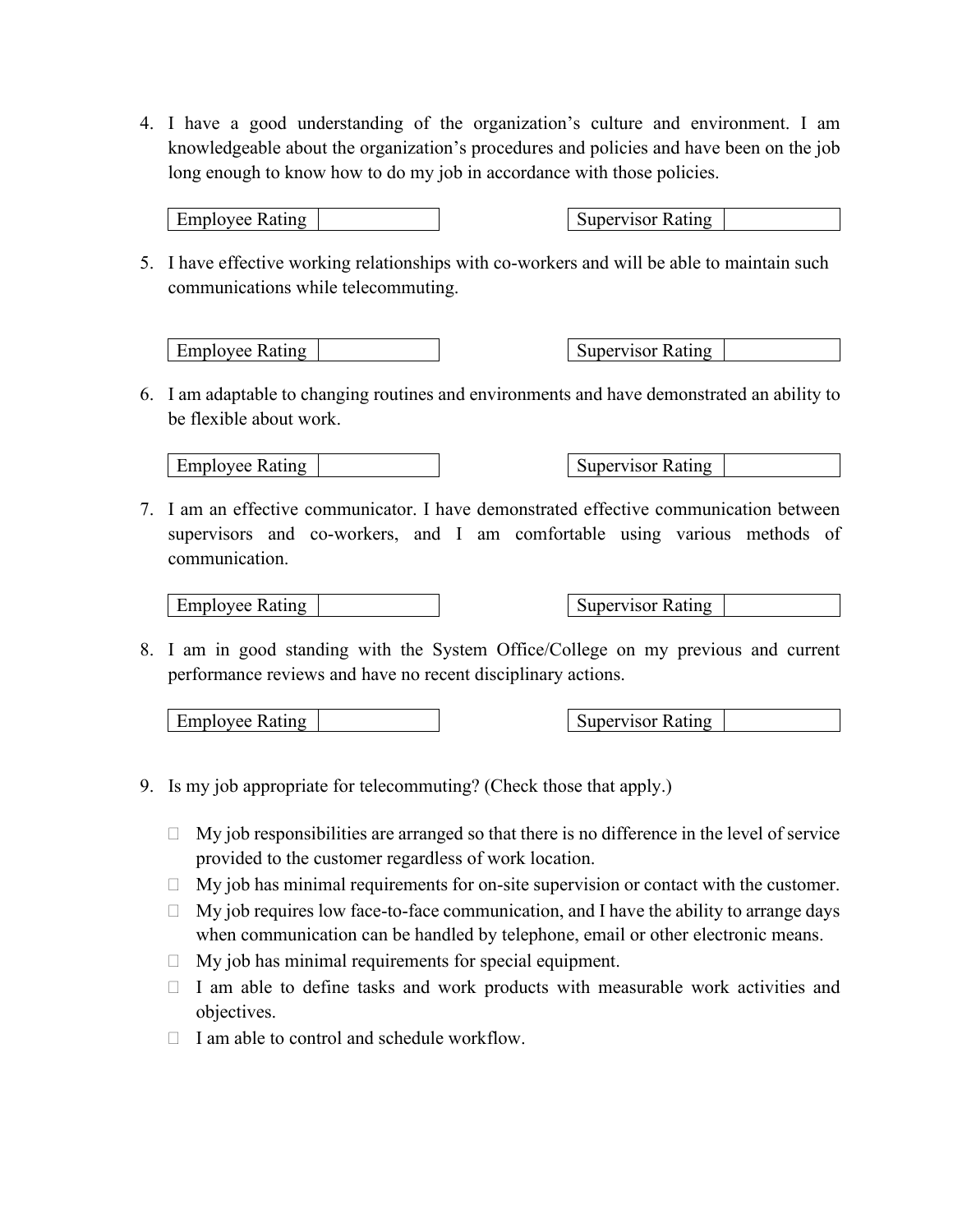- 10. Is my alternate workplace an appropriate environment for telecommuting? (Check those that apply.)
	- $\Box$  I have a safe, comfortable workspace where it is easy to concentrate on work.
	- $\Box$  I have the appropriate level of security required by the System Office/College.
	- $\Box$  I have the necessary office equipment and software that meet System Office/College standards.
	- $\Box$  I have a telephone, with separate home office line if required, an answering machine or voicemail, and sufficient internet access and speed.
	- $\Box$  I have household members who will understand I am working and will not disturb my work.
	- $\Box$  I understand that I am prohibited from providing dependent care (either to a child or an adult) during work hours. I understand that all personal activities, including child and dependent care, pet care, housework, yardwork, personal errands, etc., must be done only during established break times, meal breaks, and before and after work hours.
	- $\Box$  I understand and agree that I must use accrued leave when providing dependent care of when addressing other personal responsibilities during work hours. This includes time spent caring for an ill household member or other people.
	- $\Box$  I certify that my home or rental insurance does not prohibit a home office.
	- $\Box$  I have reviewed the relevant zoning requirements to ensure a home office is permitted.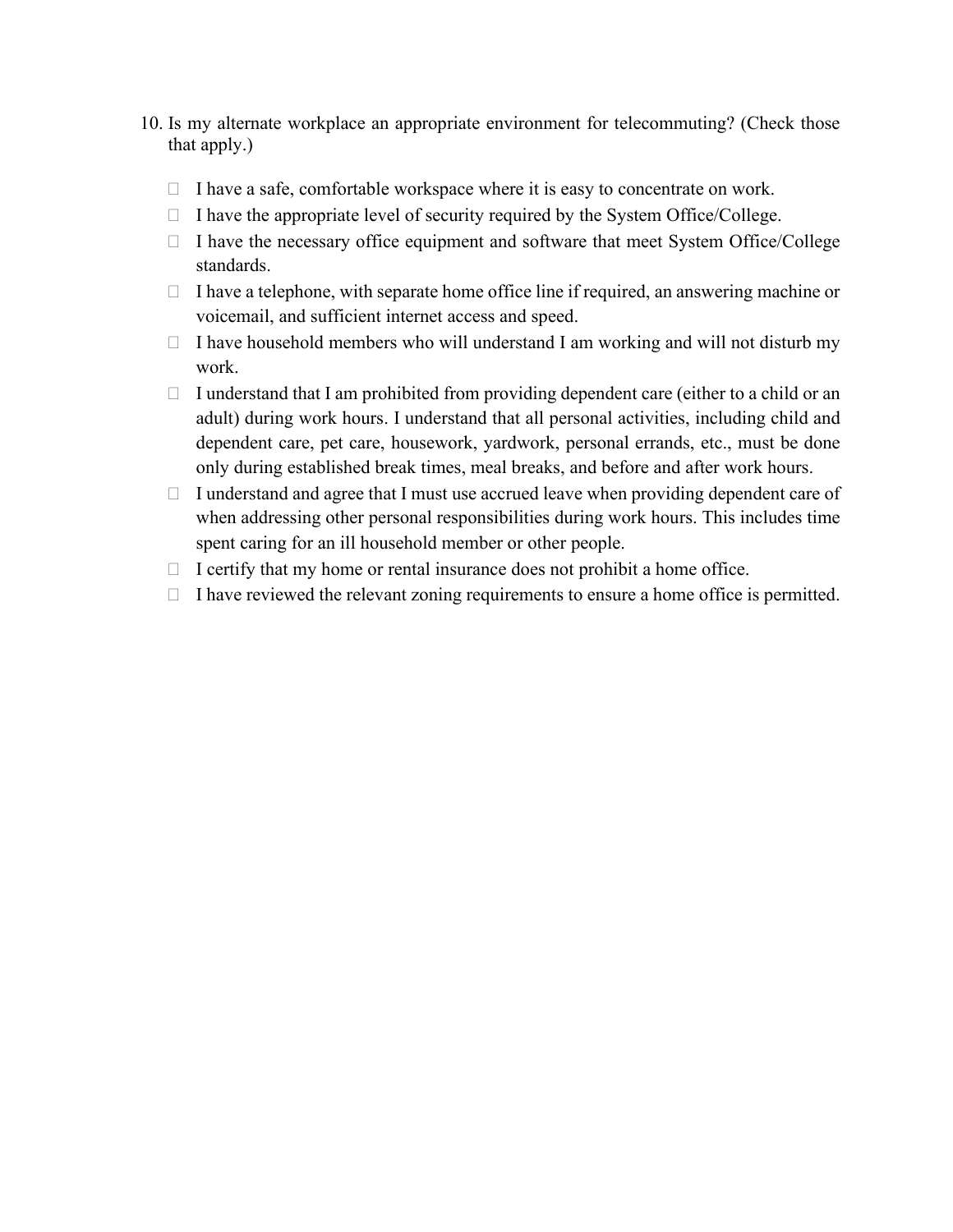# **ADDENDUM #2 Sample Telecommuting Agreement**

**THE LANGUAGE USED IN THIS DOCUMENT DOES NOT CREATE AN EMPLOYMENT CONTRACT BETWEEN THE EMPLOYEE AND THE SYSTEM OFFICE/COLLEGE. THIS DOCUMENT DOES NOT CREATE ANY CONTRACTUAL RIGHTS OR ENTITLEMENTS. THE SYSTEM OFFICE/COLLEGE RESERVES THE RIGHT TO REVISE THE CONTENT OF THIS DOCUMENT, IN WHOLE OR IN PART. NO PROMISES OR ASSURANCES, WHETHER WRITTEN OR ORAL, WHICH ARE CONTRARY TO OR INCONSISTENT WITH THE TERMS OF THIS PARAGRAPH CREATE ANY CONTRACT OF EMPLOYMENT.**

This is an agreement between (System Office/College) and \_\_\_\_\_\_\_\_\_\_\_\_\_\_\_\_\_\_\_\_\_\_\_\_\_\_\_\_\_\_\_\_\_\_\_\_\_\_ (employee) and shall cover the period from

This agreement establishes the terms and conditions of telecommuting. The employee agrees to participate in the telecommuting program and to follow the applicable guidelines and policies. The System Office/College agrees with the employee's participation. The employee's signature on this agreement constitutes acceptance of the terms listed throughout the System Office/College Telecommuting Policy.

## **Notice of Intent to Collect Private Information**

As part of this telecommuting agreement, the employee shall provide the address of telecommuting location and any contact information for that location, including home phone and/or personal cellphone. If such information changes, the employee has an affirmative duty to inform their supervisor of the updated telecommuting address and phone number before the move. Failure to provide this information initially and after any change will result in the employee being unable to telecommute. This contact information may be shared with human resources, executive leadership, System Office/College safety staff, System Office/College supervisors, and any other System Office/College or state employee with a business need to access this information.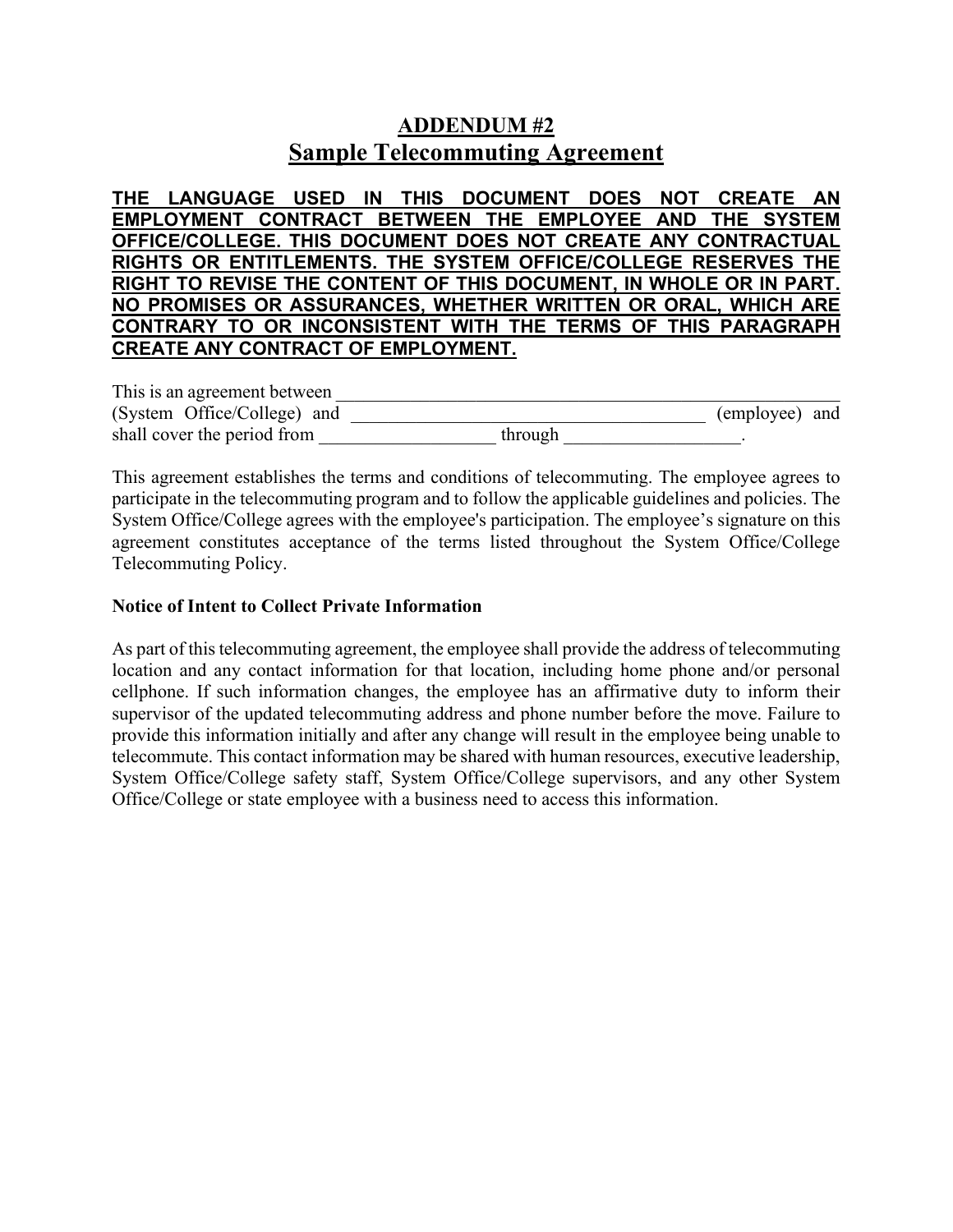# **Designation of Alternate Workplace and Hours**

| <b>General Work Hours</b> |              |                |                                                       |  |
|---------------------------|--------------|----------------|-------------------------------------------------------|--|
| Day                       | <b>Hours</b> |                | Location<br>P-Primary Workplace A-Alternate Workplace |  |
|                           | From         | T <sub>0</sub> |                                                       |  |
| <b>Monday</b>             |              |                |                                                       |  |
| Tuesday                   |              |                |                                                       |  |
| Wednesday                 |              |                |                                                       |  |
| <b>Thursday</b>           |              |                |                                                       |  |
| Friday                    |              |                |                                                       |  |
| <b>Saturday</b>           |              |                |                                                       |  |
| <b>Sunday</b>             |              |                |                                                       |  |
|                           |              |                |                                                       |  |
|                           |              |                |                                                       |  |
|                           |              |                | Phone Number:                                         |  |
|                           |              |                |                                                       |  |
| Address:                  |              |                |                                                       |  |

The following are the working hours and locations agreed to by both parties: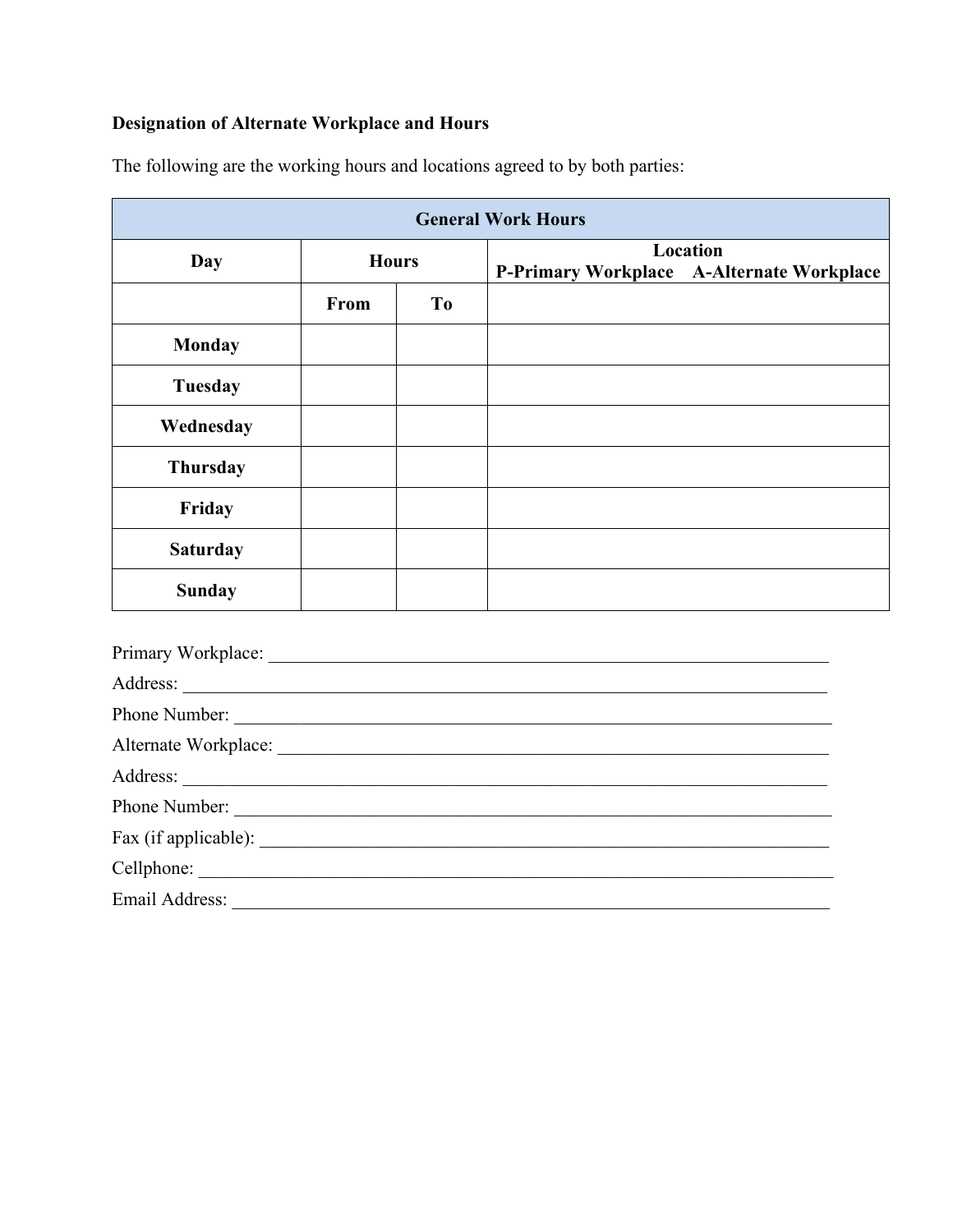# **Equipment Used in Alternate Workplace**

The following table lists the System Office/College or state equipment that will be used at the alternate workplace (attach additional documentation if needed):

| Item | <b>Inventory Number</b> | Date Out | <b>Date Returned</b> |
|------|-------------------------|----------|----------------------|
|      |                         |          |                      |
|      |                         |          |                      |
|      |                         |          |                      |
|      |                         |          |                      |
|      |                         |          |                      |

# **Special Conditions or Additional Agreements (List if applicable):**

I have read and received a copy of the Telecommuting Policy and fully understand issues regarding: pay, attendance, advancement, leave, overtime, office location, liability, workers compensation, operating costs, safety, evaluation, termination of agreement, and equipment maintenance.

*(Employee)* My supervisor has reviewed my performance expectations with me, and these expectations are documented in my EPMS/FPMS planning stage.

*(Employee)* I agree that I am responsible for attending all required meetings, unless my supervisor approves otherwise.

*(Employee)* I agree to be available and accessible during the telecommuting scheduled hours for customers, co-workers, and supervisors/managers. The manager or supervisor should provide reasonable notice when disruption of the telecommuting schedule is necessary; however, in extreme circumstances, the employee may be required to report to the primary office without advance notice.

*(Employee)* I understand that all personal activities, including child and dependent care, pet care, housework, yardwork, personal errands, etc., should be done only during established break times, meal breaks, and before and after work hours. I understand and agree that I am prohibited from providing dependent care (either to a child or an adult) while working at the alternate work location.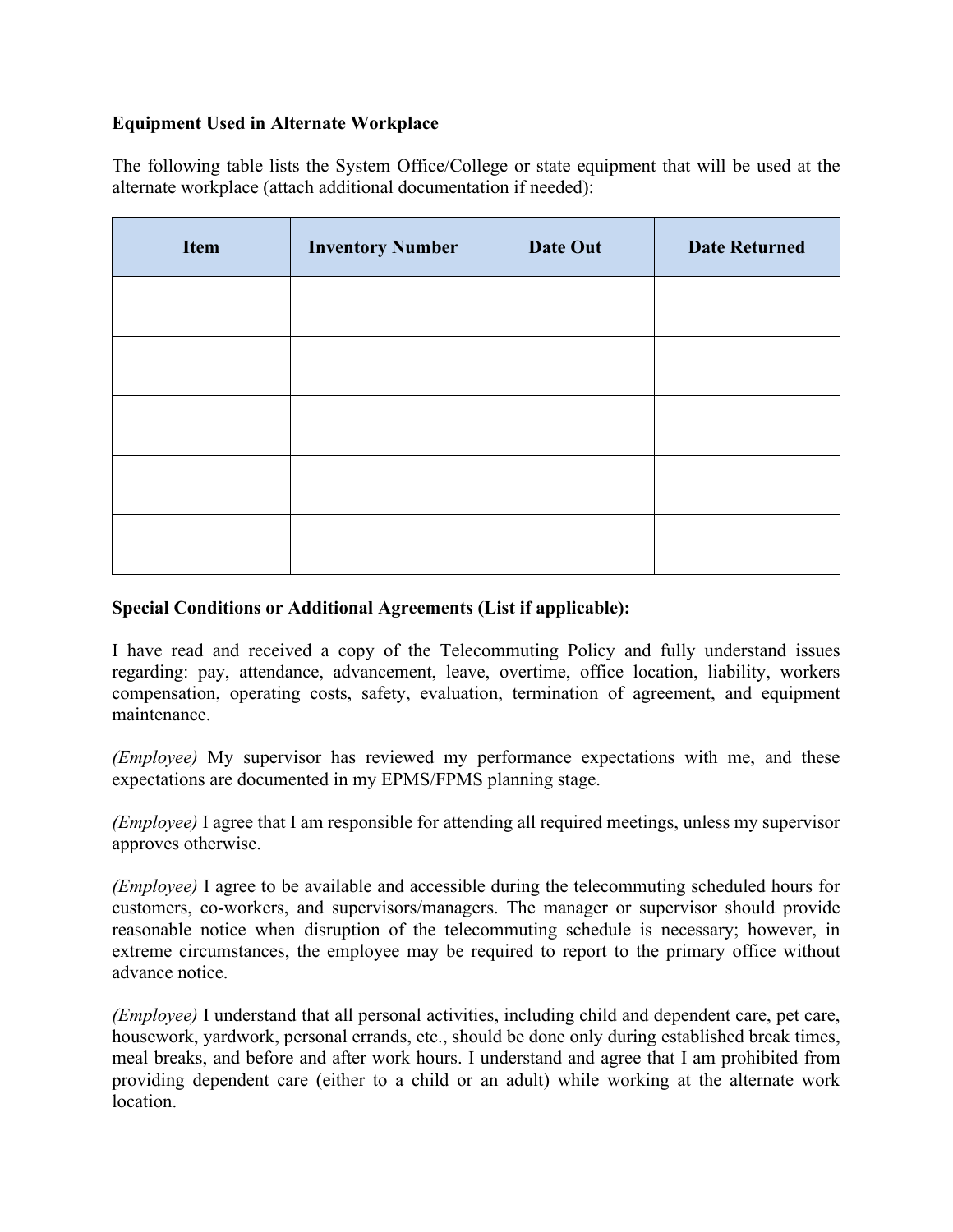*(Employee)* I understand that telecommuting agreements are not transferable from one position to another and this agreement is valid only for my position at the time the agreement is signed.

*(Employee)* I agree to return all System Office/College equipment, supplies, material and/or other property immediately upon request, termination of participation in the Telecommuting program and/or termination of employment.

*(Employee)* I agree to inform my manager or supervisor any time there is an actual or suspected security issue that arises during my work at an alternate workplace.

*(Employee)* I understand that the System Office/College is not liable for any damages to my personal or real property while I am performing official duties at my alternate workplace.

(Employee) I agree that I will not conduct any face-to-face System Office/College business at my alternate workplace.

*(Employee)* I agree to immediately report to my manager or supervisor any work-related injuries that occur while in the Telecommuting arrangement.

*(Employee)* I agree to provide certificates of my homeowners' or renters' insurance and to submit any renewal or changes as needed, if requested.

*(Employee)* I agree that it is my responsibility to ensure compliance with any local zoning ordinances related to working at home or maintaining a home office.

*(Employee)* I agree that any tax implications of telecommuting are entirely my responsibility as the telecommuter. *Telecommuters are encouraged to seek professional advice in this area.*

 $\mathcal{L}_\mathcal{L} = \mathcal{L}_\mathcal{L} = \mathcal{L}_\mathcal{L} = \mathcal{L}_\mathcal{L} = \mathcal{L}_\mathcal{L} = \mathcal{L}_\mathcal{L} = \mathcal{L}_\mathcal{L} = \mathcal{L}_\mathcal{L} = \mathcal{L}_\mathcal{L} = \mathcal{L}_\mathcal{L} = \mathcal{L}_\mathcal{L} = \mathcal{L}_\mathcal{L} = \mathcal{L}_\mathcal{L} = \mathcal{L}_\mathcal{L} = \mathcal{L}_\mathcal{L} = \mathcal{L}_\mathcal{L} = \mathcal{L}_\mathcal{L}$ 

 $\mathcal{L}_\text{max}$  , and the contribution of the contribution of the contribution of the contribution of the contribution of the contribution of the contribution of the contribution of the contribution of the contribution of t

We agree to abide by the terms and conditions of this agreement.

Employee Signature Date

Supervisor Signature Date

System Office/College President or Designee Date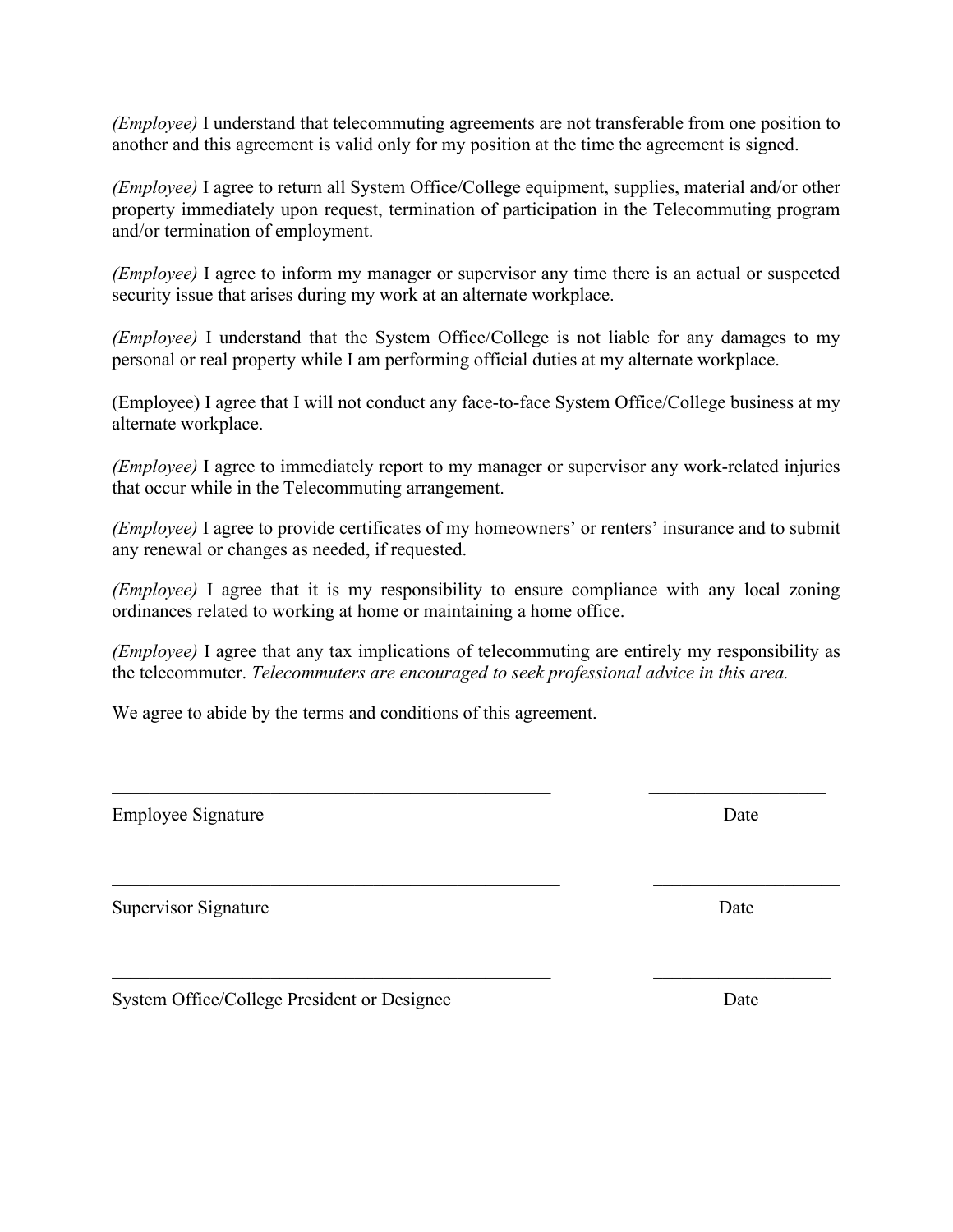# **ADDENDUM #3 Sample Telecommuting Workplace Safety Checklist**

**THE LANGUAGE USED IN THIS DOCUMENT DOES NOT CREATE AN EMPLOYMENT CONTRACT BETWEEN THE EMPLOYEE AND THE SYSTEM OFFICE/COLLEGE. THIS DOCUMENT DOES NOT CREATE ANY CONTRACTUAL RIGHTS OR ENTITLEMENTS. THE SYSTEM OFFICE/COLLEGE RESERVES THE RIGHT TO REVISE THE CONTENT OF THIS DOCUMENT, IN WHOLE OR IN PART. NO PROMISES OR ASSURANCES, WHETHER WRITTEN OR ORAL, WHICH ARE CONTRARY TO OR INCONSISTENT WITH THE TERMS OF THIS PARAGRAPH CREATE ANY CONTRACT OF EMPLOYMENT.**

Success of a telecommuting arrangement depends, in part, on a realistic assessment of the overall safety of an employee's alternate workplace. The checklist is necessary to make the employee aware of the need for a safe workplace that is conducive to productive work. The telecommuter should read and complete the checklist regarding the designated alternate workplace, discuss any concerns, and always report accidents or injuries immediately to his/her supervisor.

The completed form should be provided to the employee's supervisor.

# **General Environment**

- $\Box$  The workspace area has adequate lighting and ventilation.
- $\Box$  The workspace is reasonably quiet and free of distractions.
- Aisles, doorways and corners are free from obstructions to permit movement.

# **Electricity / Equipment**

- $\Box$  There are enough electrical outlets in the alternate workplace to support the required equipment. All electrical equipment is free of recognized hazards that would cause physical harm (e.g., frayed wires, bare conductors, loose or exposed wires). If necessary, consult with an electrician or power utility company on capacity questions.
- $\Box$  Necessary electrical outlets are three-pronged (grounded).
- $\Box$  Computer equipment is connected to a surge protector. The equipment is placed at a comfortable height for viewing and will be powered down after the workday is over.
- $\Box$  Computer equipment is on a sturdy, level, well-maintained piece of furniture and the keyboard and mouse are at a height that does not cause wrist strain.

# **Safety and Security**

- $\Box$  There is a fire extinguisher in the alternate workplace and a developed fire evacuation plan in the event of an emergency.
- $\Box$  There is a working smoke detector in the alternate workplace.
- $\Box$  Phone lines, electrical cords, and extension wires are secured underneath a desk or along baseboards.
- □ There are security controls in place to protect passwords, System Office/College-owned software and files from unauthorized disclosure.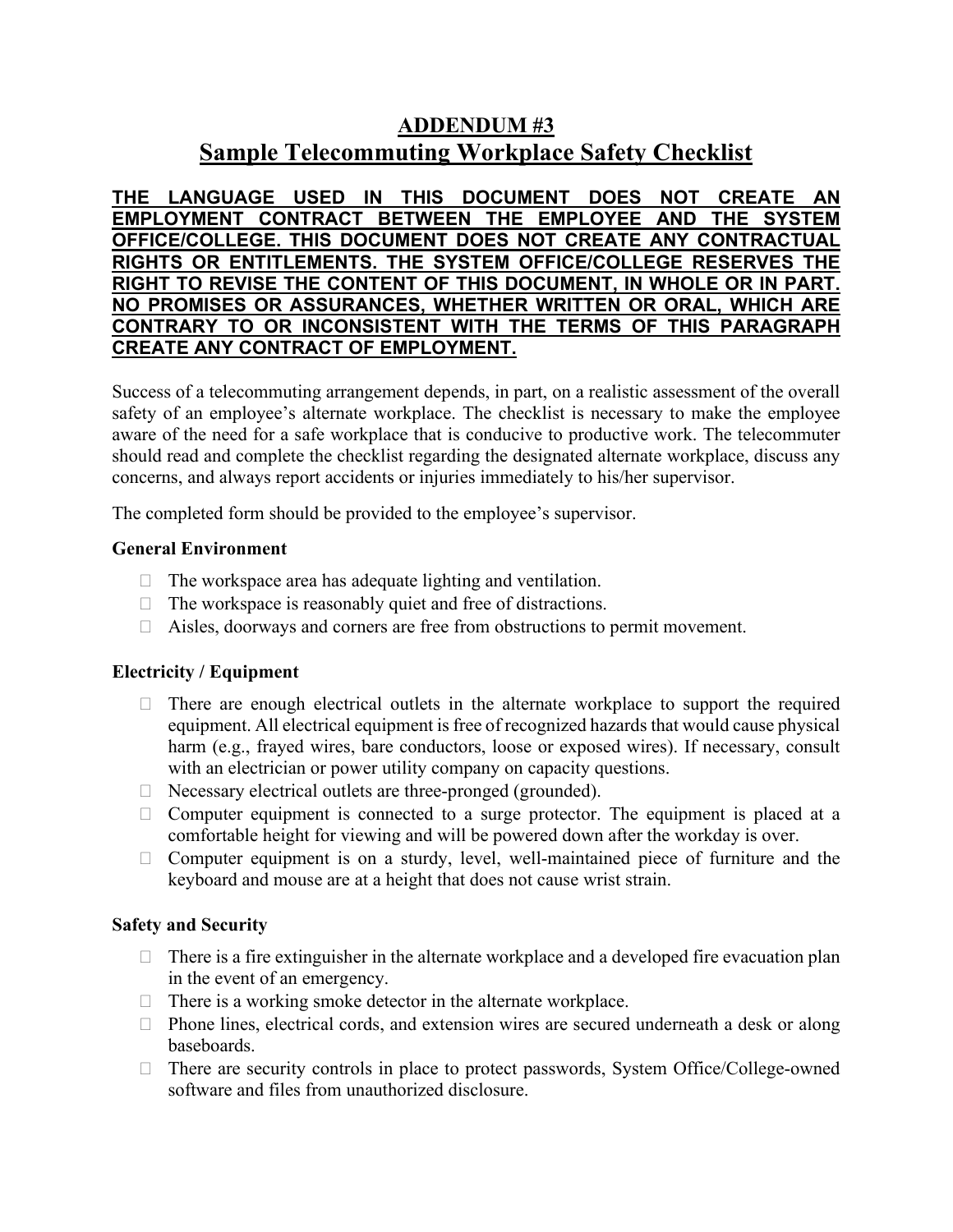I, \_\_\_\_\_\_\_\_\_\_\_\_\_\_\_\_\_\_\_\_\_\_\_\_\_\_\_\_\_\_\_\_, understand it is my responsibility to maintain the safety and appropriate arrangement of my alternate workplace, if it is my home. I certify that my responses to the checklist are true and completed to the best of my knowledge. I understand that any erroneous, misleading, or fraudulent information is sufficient grounds for my preclusion from telecommuting.

 $\_$ 

 $\mathcal{L}_\text{max}$  , and the contribution of the contribution of the contribution of the contribution of the contribution of the contribution of the contribution of the contribution of the contribution of the contribution of t

Employee Signature Date

Supervisor Signature Date